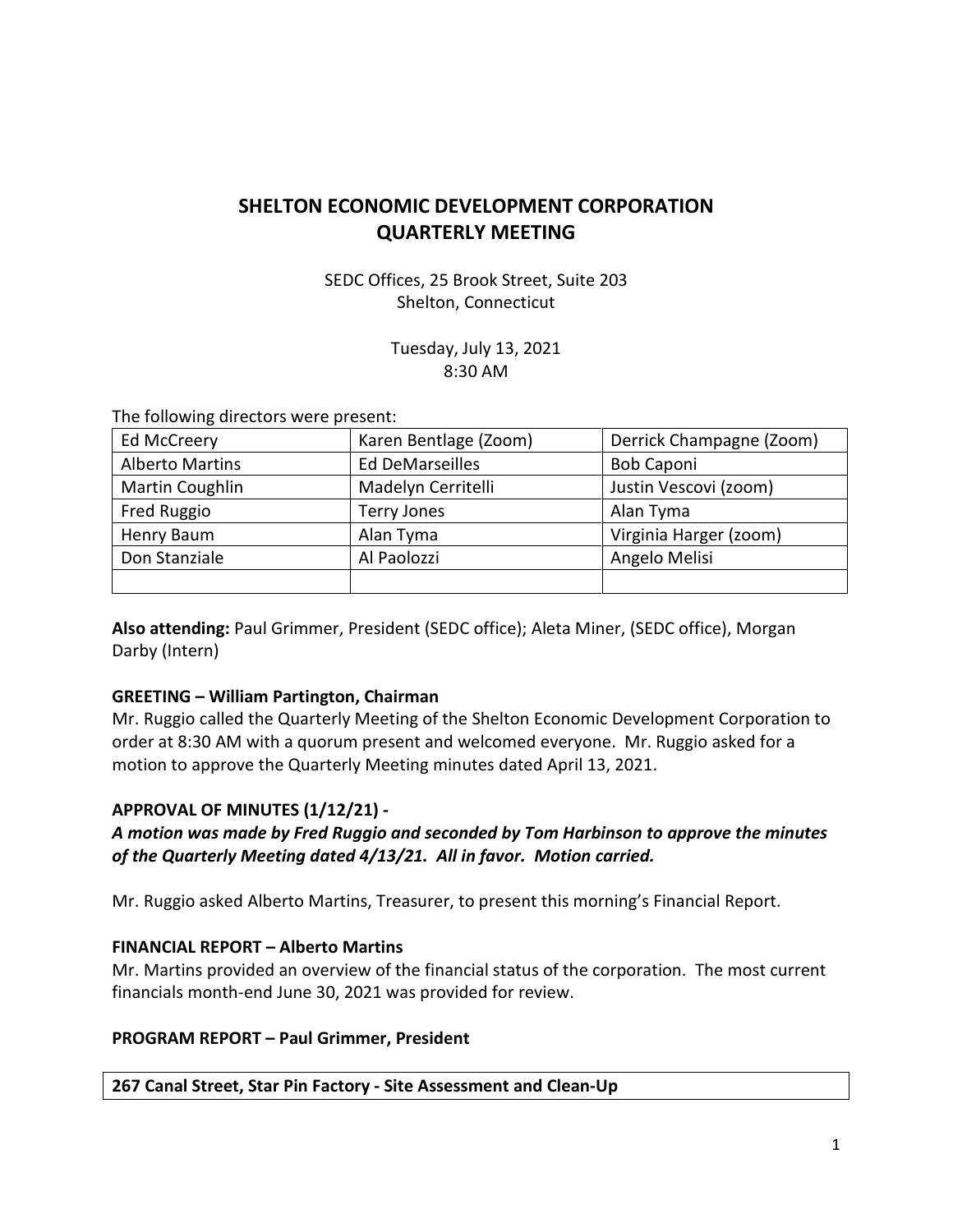CT DECD – Assessment \$200,000 CT DECD – Remediation \$750,000 U. S. EPA – Remediation \$500,000

Tighe & Bond \*Phase I Environmental Site Assessment (ESA) completed \*Phase II/III ESA Underway – Estimated Completion July 15, 2021 \*Remedial Action Report – July 30, 2021 \*Environmental Remediation of Soils – Fall 2021

Raceway Photographs were shown of 267 Canal Street Last Remaining Chemicals slated for pick from site on Juley 16<sup>th</sup>

# **Star Pin Factory, 267 Canal Street – Environmental Remediation**

\*Supplemental soil and groundwater investigations have been conducted and included the completion of 17 soil borings, installation of three groundwater monitoring wells, advance of nine test pits, collection of 10 surface soil samples, eight concrete samples and one sediment sample.

\*The relative widespread occurrence of metals (primarily arsenic, copper, lead and nickel) and PAHs at concentrations above one or more of the applicable CT DEEP RSR criteria. Some metals (arsenic and lead) appear to be related to fill, while other metals (copper and nickel) appear to be related to the treatment and discharge of plating wastewaters.

\*VPCs (primarily PCE and TCE) were detected in several soil samples collected from the southeast corner of the property, in the vicinity of a loading dock and incinerator. Prior to the 2020 fire, drums of liquid wastes and stating of the grown surface was observed in this location \*ETPH was detected at elevated concentrations at several locations across the site. The highest concentrations were identified in the areas of former USTs, ASTs, and drum storage areas. \*Shallow soil sampling indicates the fire appears to have impacted shallow fill materials. Shallow soils with ash or other debris contain elevated concentrations of PAHs, ETPH, and some

materials. \*PCBs continue to remain undetected

\*One round or groundwater sampling has been completed. Groundwater samples were collected from the one existing monitoring well and the three newly installed monitoring wells. Analytical results for the groundwater samples are pending.

\*We expect to have remaining soil data in the next couple of days.

\*Further evaluation of the raceways (as accessible) was conducted during various site visits. (See photos.) Additional sediment sampling is planned for some time this week. Sampling needs to be coordinate during low tide.

\*Further assessment to support the closure of the site's UST systems has been conducted but is ongoing. At least two tanks have been removed from the site by ACV and another is pending removal. Tighe & Bond is working to obtain records from CT DEEP and/or ACV regarding removal/disposal of the USTs to support closure.

\*Based on data collected to date and understanding of proposed reuse/transfer of the property, the site may be a good candidate for entry in the Brownfields Remediation and Revitalization Program (BRRP). Further evaluation and discussions with SEDC are anticipated.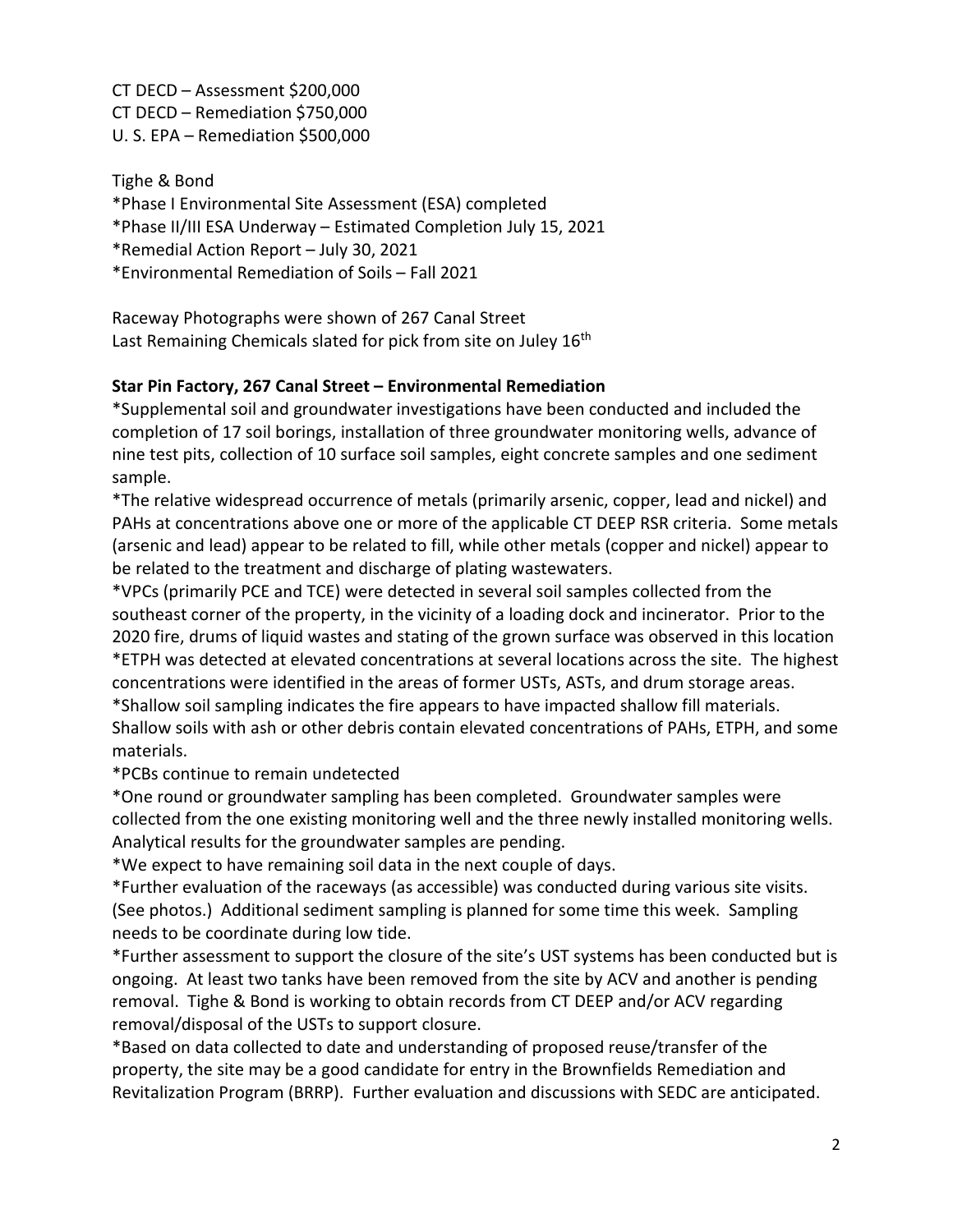\*As a separate initiative, Tighe & Bond has been working to obtain quotes to complete and A2/T2 survey of the property to support remediation planning. The survey would also be anticipated to be utilized to support property redevelopment.

### **Next Steps**

\*Financing the draft Phase II/III report once all analytical data has been received and reviewed. The report is underway.

\*Completion of the Remedial Action Plan (RAP) and preparation of a preliminary Opinion of Probable Cost (OPC) for remediation. Remediation of the site depends on the end use/redevelopment, which is currently unknown at this time. Due to this factor, Tighe & Bond recommends finishing development of the preliminary OPC based on a conceptual remedial scenario and as reuse/development plans become defined follow up with completion of the formal RAP.

### **Community Wide Planning Grant – U. S. EPA Assessment - \$200,000**

### **Ascom Hasler**

- Phase I Study is Complete /
- Phase II Site Investigation & Hazardous Building Materials Investigation Ongoing (September 2021)
- Anticipated Use (PDD-60) Commercial/Office Tower

# **Riverside Commercial – 131 Canal Street**

Two Units Leased \*Restaurant/Bar – Occupancy Sept. 2021 \*Optometrist – Occupancy Oct. 2021 \*One Unit Vacant

### **River Breeze Apartments – 223 Canal Street**

\*68 Apartment Units \*Occupancy Estimated March 2022

### **Canal Street Reconstruction – Engineering & Design**

- \*Cardinal Engineering
- \*1,400 Linear Feet
- \*Roadways, Sidewalks & Lighting
- \*Preliminary Design 100% Complete
- \*Final Design Completion Estimated for Sept. 2021
- \*No date set for construction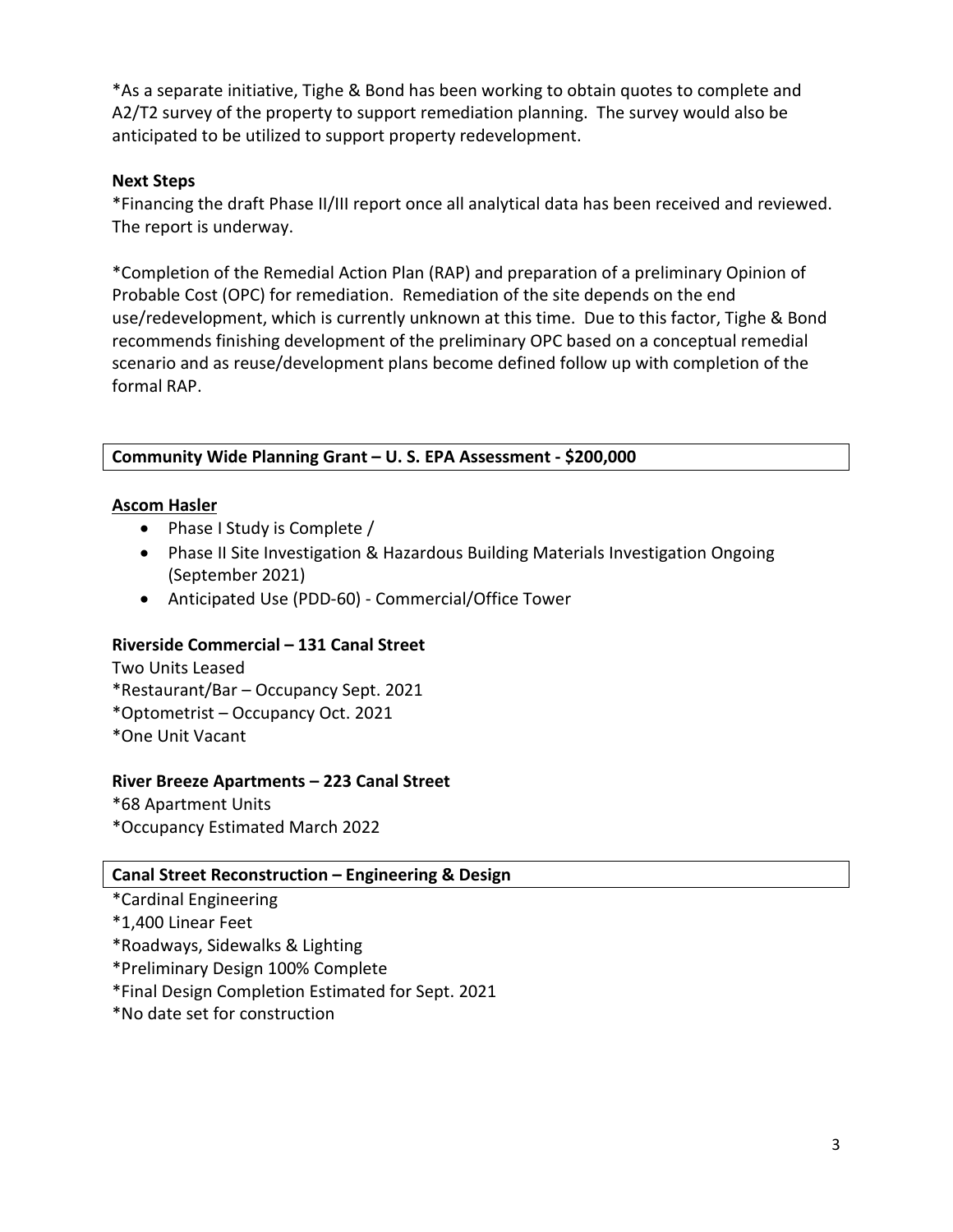### **Shelton Canal Restoration/Redevelopment**

- Address Condition/Potential Improvements
- Environmental Restoration/Awareness Pocket Park, Walking Trails, Improvement of Water Quality
- Historic Preservation of the Shelton Canal Locks
- RFQ Advertisement Wednesday, July 21, 2021 (four weeks)

# **NORTH CANAL MASTER PLANNING – UPDATE**

### \*Ad Hoc Committee

- William Partington, Marty Coughlin, Ed McCreery, and Jim Geissler
- $\triangleright$  Landscape Architect Tate & Associates, LLC

\*Engineering – Request for Qualifications

- Advertising July 21<sup>st</sup> August 11<sup>th</sup>
- $\triangleright$  Qualification Review August 31<sup>st</sup>
- Engineer Interviews/Selection September

\*Engineering Recommendations/Considerations/Vision Submissions

- Estimated Cost \$80K \$120K
- $\triangleright$  Potential Source of Funding U.S. EPA

### **U. S. EDA – Naugatuck Valley Corridor/Economic Development District (NVC/EDD) - CEDS**

Naugatuck Valley Economic Development Comprehensive Economic Development Strategy

- $\triangleright$  Shelton Economic Development Corporation
- $\triangleright$  Lead Agency responsible for carrying out grant objectives and financial management
- $\geq 19$ -town partnership
- $\triangleright$  Sheila O'Malley, Chairperson of NV/EDD Strategy Committee (Ansonia)
- $\triangleright$  Valley Council of Governments Provides additional support and resources
- $\triangleright$  DeCarlo & Doll, Inc. Consultant
- $\triangleright$  Five-year CEDS report completed and submitted by June 26, 2021
- 2021-2022 Grant Awarded by U. S. EDA

### **CITY OF SHELTON – (CDBG) Small Cities Grant**

- Mayor Lauretti requested the Shelton Economic Development Corporation consider becoming the Small Cities Grant Administrator.
- Grants to benefit low-to moderate-income populations
- Are Extremely Competitive
- Housing Rehabilitation Projects (General Population)
- City Senior Housing (Helen DeVaux and Sinsabaugh Heights)
- Typical Grant \$500,000 Cap: 5 7 % Administrative Fee

Questions were entertained.